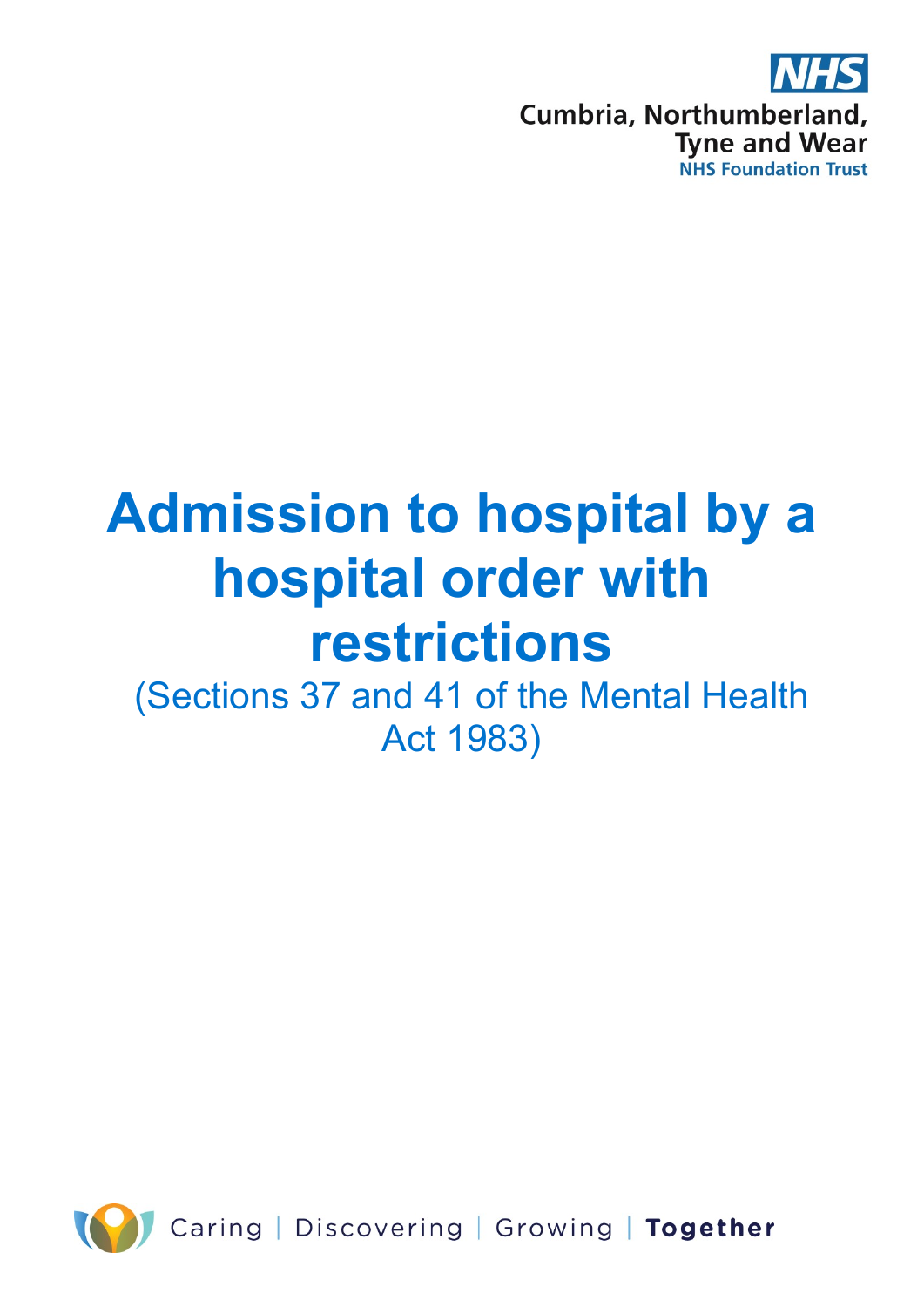| 1. Patient's name                                                                    |  |
|--------------------------------------------------------------------------------------|--|
| 2. Name of the person<br>in charge of your<br>care (your "responsible<br>clinician") |  |
| 3. Name of hospital and<br>ward                                                      |  |
| 4. Date of your hospital<br>order                                                    |  |

# **Why am I in hospital?**

You are being kept in this hospital on the order of the Court. The Court has said you can be kept here under section 37 of the Mental Health Act 1983.

This is called a "hospital order". It means that two doctors have told the Court that they think you have a mental disorder and that you need to be in hospital.

For public safety reasons, the Court has also given you a restriction order under section 41 of the Mental Health Act.

# **What is a restriction order?**

A restriction order means that you cannot be discharged from hospital unless the Secretary of State for Justice or a Tribunal says you can leave, and your discharge may be subject to certain conditions that would be explained to you nearer the time. While you are in hospital, the person in charge of your care (your responsible clinician) must get the Secretary of State's agreement before you can go on temporary leave or be sent to another hospital. They must also examine you and send a report about you to the Secretary of State at least once a year.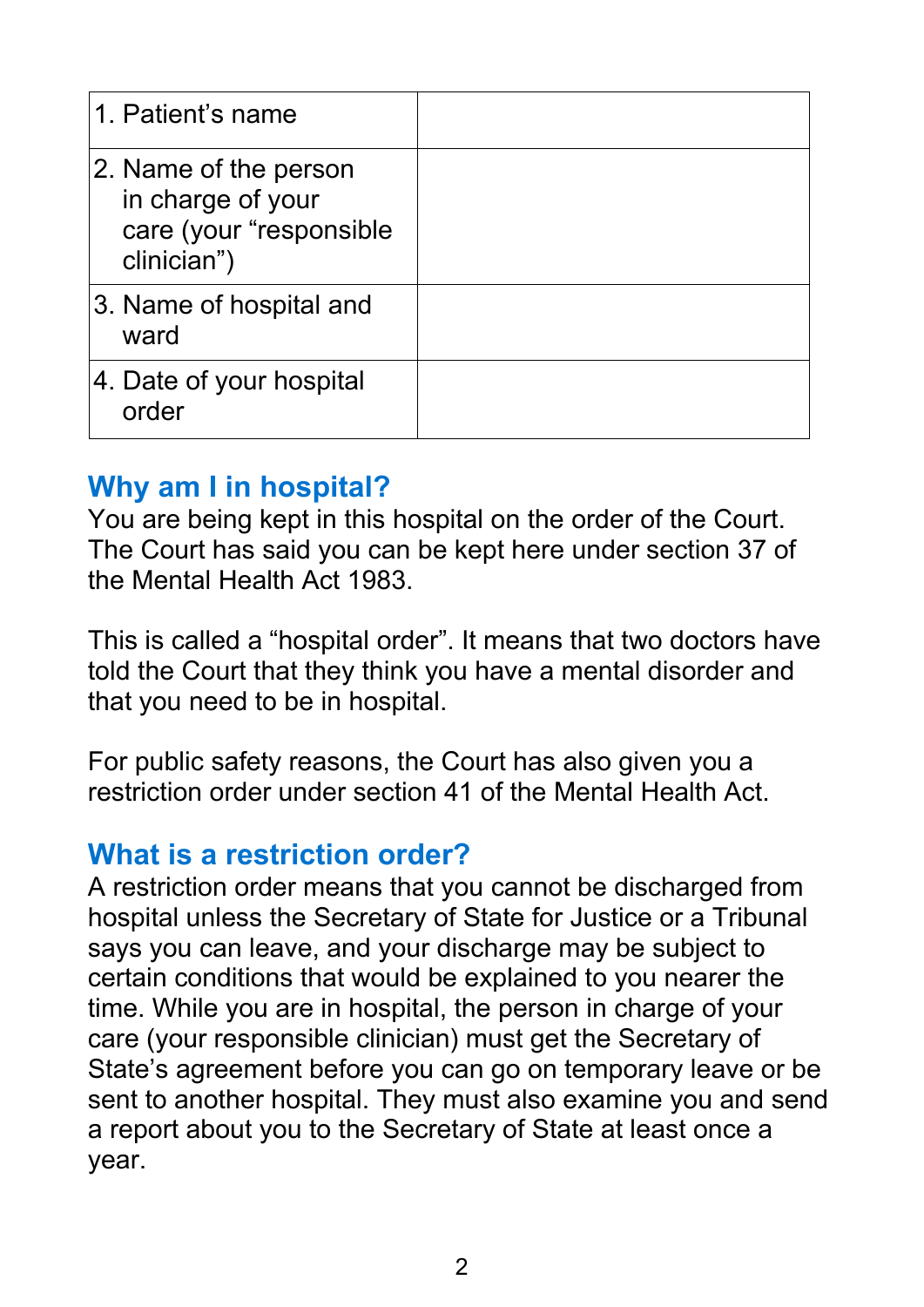# **How long will I be here?**

Your responsible clinician will tell you when they think you are well enough to leave. They will then ask the Secretary of State for Justice to agree. Until the Secretary of State has agreed, you cannot leave the hospital. If you try to go before then, the staff can stop you, and if you leave, you can be brought back.

#### **What treatment will I be given?**

Your responsible clinician and other hospital staff will talk to you about any treatment that you need for your mental disorder. In most cases you will have to accept their advice.

After three months, there are special rules about any medicine or drugs you are being given for your mental disorder. If you do not want the medicine or drugs, or are too ill to say whether you want them, a doctor who is not from this hospital will visit you. This independent doctor will talk to you and to staff at the hospital who know you. The independent doctor will decide what medicine and drugs you can be given. Unless it is an emergency, these are the only medicine and drugs you can be given without your agreement.

This independent doctor is called a SOAD (Second Opinion Appointed Doctor) and is appointed by an independent Commission which monitors how the Mental Health Act is used.

There are different rules for some special treatments, like electro-convulsive therapy (ECT). If the staff think you need one of these special treatments, the rules will be explained to you and you will be given another leaflet.

# **Can I appeal?**

Yes. You can ask the Court to look at your case again. If you want to do this you must do it quickly and it is best to ask a solicitor to help you. Ask the hospital staff about this and they will give you another leaflet.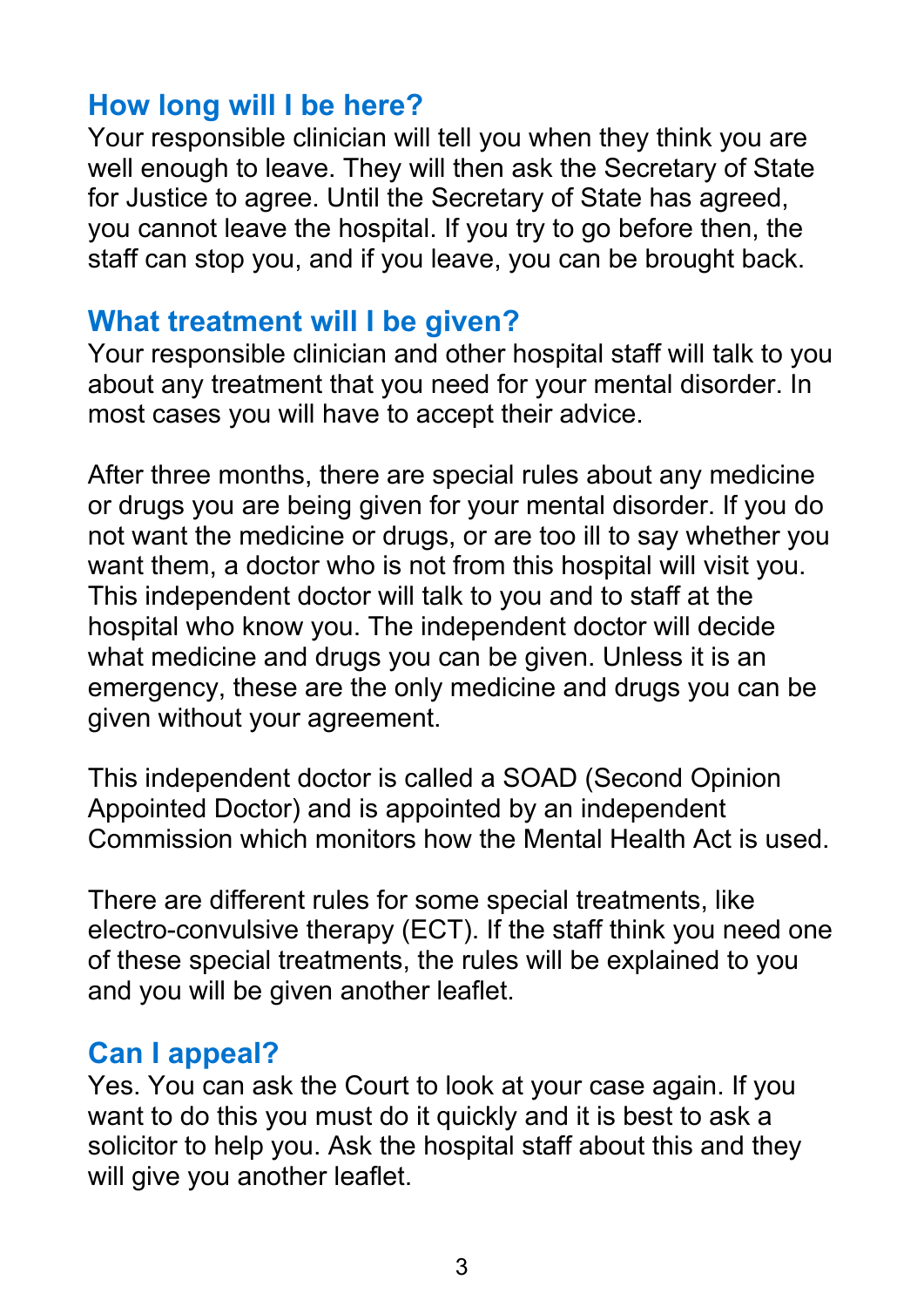After your hospital order has been in place for six months, you can also ask a Tribunal to say that you should not be kept in hospital.

# **What is a Tribunal and what happens?**

The Tribunal is an independent panel which can decide whether you should be allowed to leave the hospital. It will hold a meeting with you and with staff from the hospital who know you. This meeting is called a "hearing". You can ask someone else to come to the hearing to help you, if you want. Before the hearing, the members of the Tribunal will read reports from the hospital about you and your care. One of the members of the Tribunal will also come to talk to you.

# **When can I apply to the Tribunal?**

After your hospital order has been in place for six months, you can apply to the Tribunal once during the next six months. You may then apply once during each year that you are kept in hospital after that.

If you want to apply to the Tribunal you can write to: The Tribunals Service PO BOX 8793 5th Floor Leicester LE1 8BN

Tel. 0300 123 2201

You can ask a solicitor to write to the Tribunal for you and help you at the hearing. The hospital and the Law Society have a list of solicitors who specialise in this. You will not have to pay for help from a solicitor with this. It is free of charge under the Legal Aid scheme.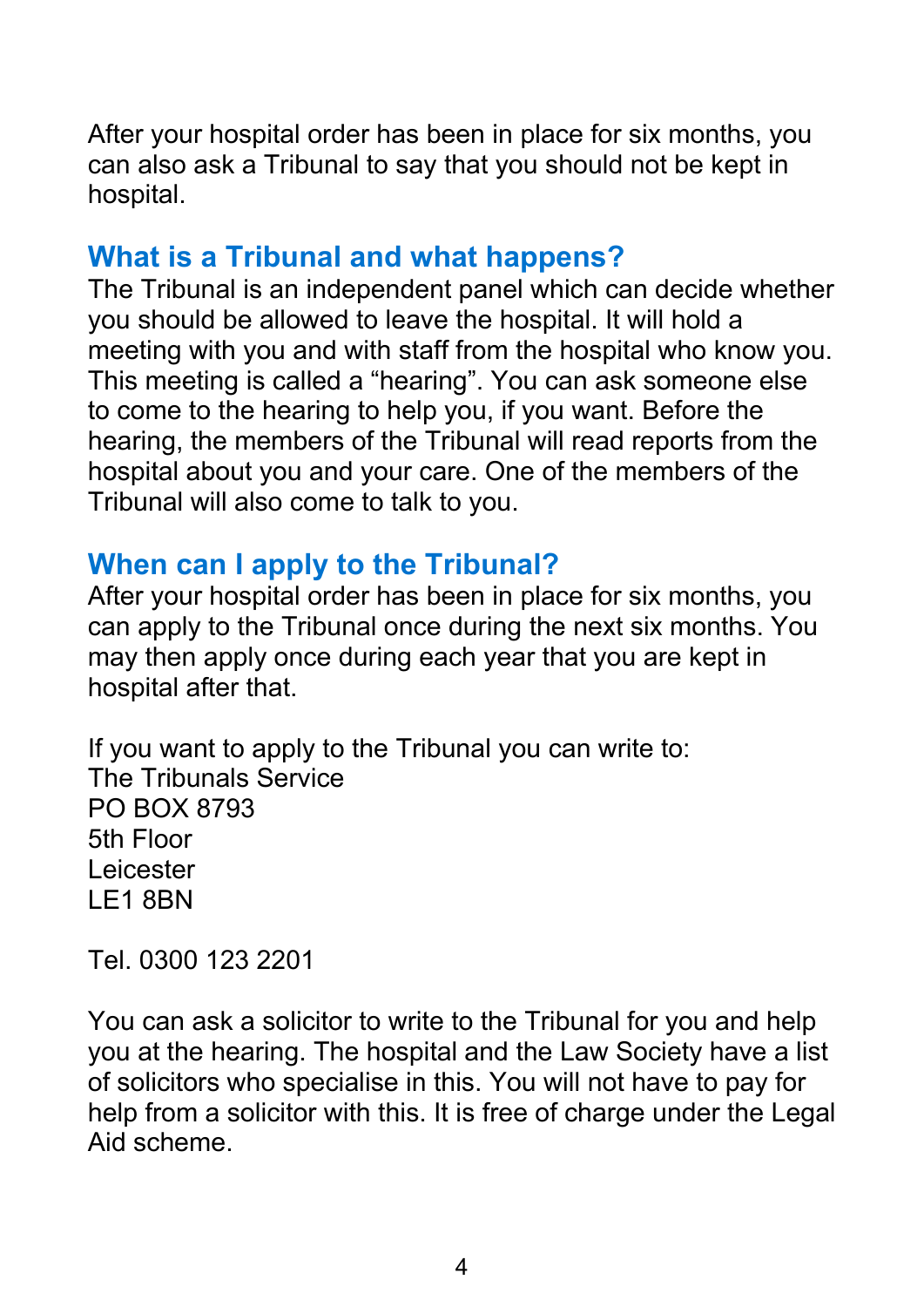# **Help from an independent mental health advocate**

You are entitled to help from an independent mental health advocate if you want it. These advocates are independent of people involved in your care. They can help you get information about your care and treatment, why you are being kept in hospital, what it means and what your rights are. They can come to see you and help you understand what you are told by people involved in your care and treatment. If you want, they can help you talk to these people or they can talk to them for you. They can also help you with the Tribunal.

You can contact the independent mental health advocacy service yourself. Please ask a member of staff for the telephone number. There should be a telephone where you can talk to them in private. You can ask a member of staff where this is.

If you do not want to contact the advocacy service yourself, you can ask a member of staff to contact the advocacy service for you.

#### **Your letters**

All letters sent to you while you are in hospital will be given to you. You can send letters to anyone except someone who has said they do not want to get letters from you. Letters to these people can be stopped by the hospital staff.

#### **Code of Practice**

There is a Code of Practice that gives advice to the staff in the hospital about the Mental Health Act and treating people for mental disorder. The staff have to consider what the Code says when they take decisions about your care. You can ask to see a copy of the Code, if you want.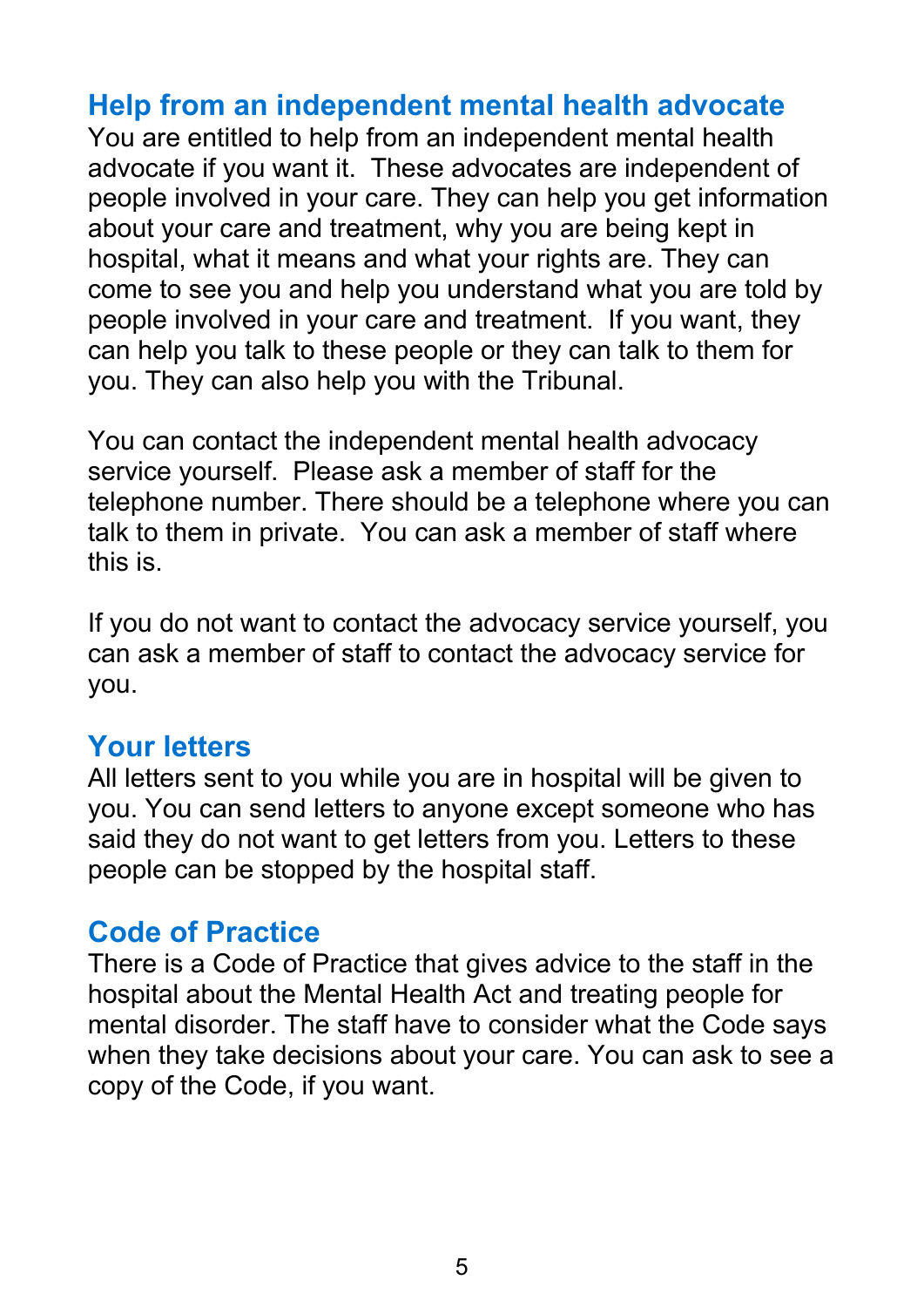# **What if I have a comment, suggestion, compliment or complaint about the service?**

If you want to make a comment, suggestion, compliment or complaint you can:

- talk to the people directly involved in your care
- ask a member of staff for a feedback form, or complete a form on the Trust website www.cntw.nhs.uk (click on the 'Contact Us' tab)
- telephone the Complaints Department Tel: 0191 245 6672
- email [complaints@cntw.nhs.uk](mailto:complaints@cntw.nhs.uk) Please note that information sent to the Trust via email is sent at your own risk
- We are always looking at ways to improve services. Your feedback allows us to monitor the quality of our services and act upon issues that you bring to our attention.

You can provide feedback in the following ways:

- the quickest way for you to do this is to complete our short online survey at www.cntw.nhs.uk/poy
- complete a Points of You survey, available on wards, reception areas or from staff.

If you do not feel that the hospital complaints procedure can help you, you can complain to an independent Commission. This is called the Care Quality Commission and it monitors how the Mental Health Act is used, to make sure it is used correctly and that patients are cared for properly while they are in hospital. The hospital staff can give you a leaflet explaining how to contact the Commission.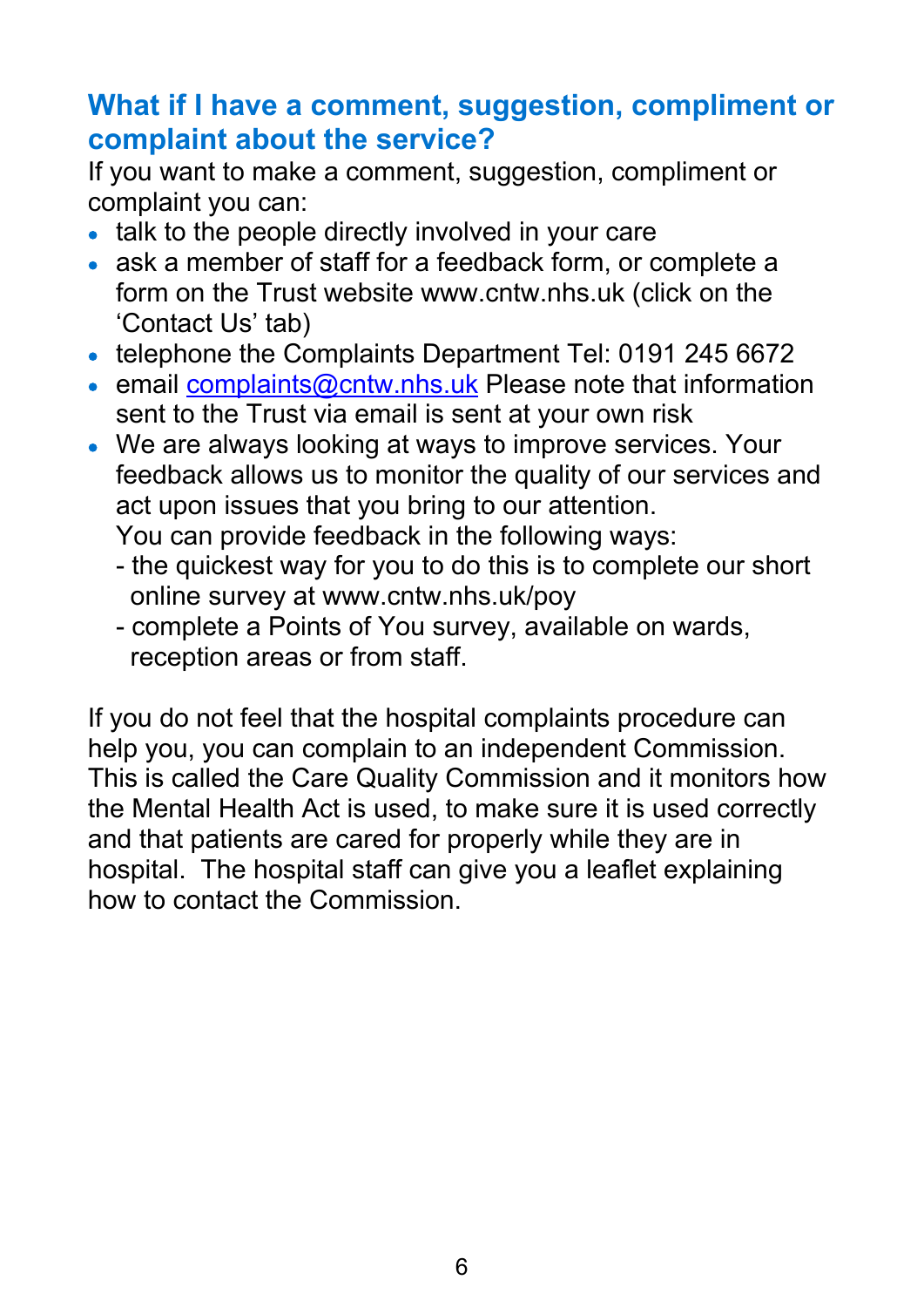# **Further help and information**

If there is anything you do not understand about your care and treatment, a member of staff will try to help you. Please ask a member of staff to explain if there is anything in this leaflet you do not understand or if you have other questions that this leaflet has not answered.

Please ask if you would like another copy of this leaflet for someone else.